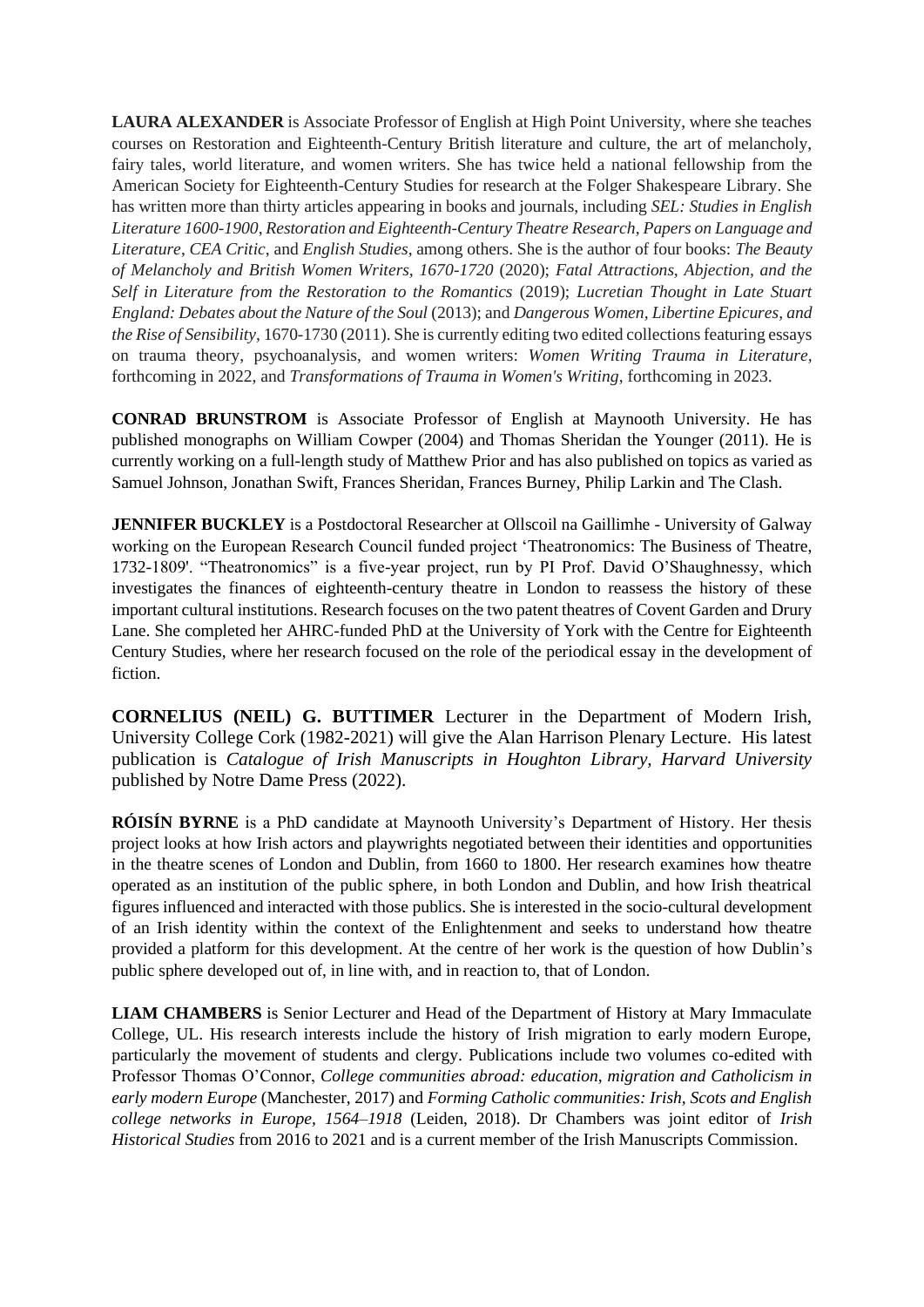**IOANNES CHOUNTIS** is a PhD candidate in Intellectual History at the University of Aberdeen, UK. His research focuses on Edmund Burke and the influence of classical philosophy in eighteenth-century political thought. Previously, he researched Lord Byron's political ideas. He has published articles and book reviews in international peer-reviewed journals, such as the Journal of Eighteenth-Century Studies and the Byron Journal. He holds a BA in Classics and two master's degrees in Philosophy and Modern History. His book "Romanticism in Power. Aspects of Lord Byron's Political Ideas" is forthcoming this summer. In 2020-2021 he was CIVIS Junior Research Fellow in Phenomenology at the University of Tuebingen, Germany. In 2021 he was also chosen for the Future Leaders Invitation Program by the French Ministry for Foreign Affairs.

**DAVID CLARE** is Lecturer in Drama and Theatre Studies at Mary Immaculate College, UL. His books include the monographs *Irish Anglican Literature and Drama* (Palgrave Macmillan, 2021) and *Bernard Shaw's Irish Outlook* (Palgrave Macmillan, 2016) and the edited collections *The Golden Thread: Irish Women Playwrights, 1716-2016* (2 vols, Liverpool University Press, 2021) and *The Gate Theatre, Dublin: Inspiration and Craft* (Carysfort/Peter Lang, 2018). He previously held two Irish Research Council-funded postdoctoral fellowships at NUI Galway (now University of Galway), and he is curator of the IRC-funded www.ClassicIrishPlays.com database. David's work on Irish writers from the "long" eighteenth-century includes book chapters and/or journal articles on George Farquhar, Laurence Sterne, Elizabeth Griffith, Oliver Goldsmith, Richard Brinsley Sheridan, Charlotte Brooke, Edmund Burke, Maria Edgeworth, Sydney Owenson, and Mary Balfour.

**ELISA COZZI** is a second-year DPhil student at The Queen's College, University of Oxford. Her doctoral project explores the literary connections between Italy and Ireland in the Romantic Period; her broader interests include the Byron-Shelley circle, Anglo-Italian literature, the novel, European literary coteries in the long eighteenth century, and poetics of exile and national identity. Elisa gained her BA in English and Related Literature from the University of York in 2018 and a Masters in English Language and Literature 1700-1830 from the University of Oxford in 2019. After her Masters, Elisa worked as a teacher in a state school in London for a year, before returning to Oxford to start her doctorate in 2020.

**KRISTINA DECKER** is in the final year of her PhD in the School of History at University College Cork. She received IRC funding in 2018 for her PhD research project, 'Women and Improvement in Eighteenth-Century Ireland: The Case of Mary Delany', which examines the ways in which Mary Delany participated in the cult of improvement across such areas as education, sociability, landscape, and female 'accomplishments'. Previously, she was awarded the 2017 Desmond Guinness Scholarship for research on the visual arts in Ireland from the Irish Georgian Society. Additionally, Kristina has a MA in Eighteenth-Century Studies from King's College London where her research focused on lapdogs in the long eighteenth-century. Her research interests include women's history and the cultural history of the long eighteenth century, country house and material culture studies, and animal histories.

**ANDREW DORMAN** is a PhD candidate at the School of History and Geography in Dublin City University under the supervision of Prof. James Kelly, and has submitted his thesis for examination this summer. His research, funded by the Irish Research Council, explores the experience of soldiering in Ireland in the eighteenth century. This examines the evolution of the army-societal relationship, the day-to-day life of the army in Ireland, and reassesses the quality and behaviour of the garrison across the century. He has published in the British Journal of Military History and was both audience and judges' winner in the British Commission for Military History's 'Three Minute Military History' competition (2021).

**AIDEEN HERRON** obtained her MA in Architecture at the University of Edinburgh and Edinburgh College of Art (ESALA) in 2013. She achieved her Master's in Urban and Building Conservation at University College Dublin in 2016, receiving the ICOMOS Ireland Rachel MacRory Prize for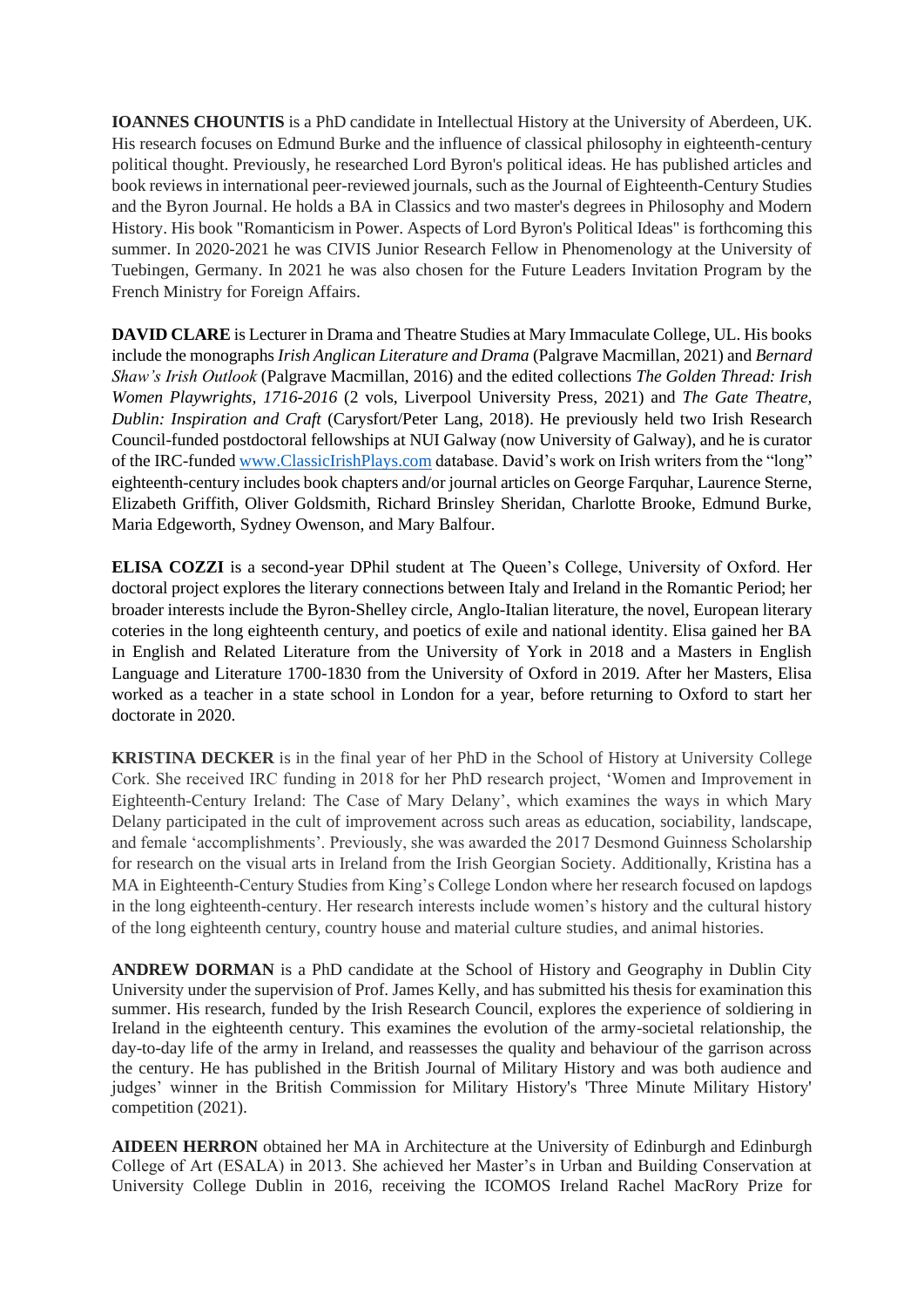Excellence in Conservation Research for her thesis. After working for some years as a conservation consultant at Carrig Conservation International, she embarked upon her current project, an Irish Research Council funded PhD project at UCD entitled 'Designing the Astronomy Trail: Research, Modelling and Tourism Strategies for Scientific Sites'. This research has two main topics of concern. The first is architectural and designed landscape research into connected historically significant observatory sites, which is used to inform cohesive conservation strategies and policies. The second is the creation of a digital model to inform state decision-making regarding heritage sites which will follow international best research and practice. The project is supervised by Professor Finola O'Kane Crimmins and Dr. Elizabeth Shotton and is supported by the Office of Public Works through the IRC Enterprise Partner Postgraduate Scheme.

**GIULIA IANNUZZI** has worked on the history of publishing and translation processes, and on the history of speculative imagination in a comparative perspective. Her current research interests lie in early modern futuristic imagination, in the conceptualisation of human diversity in European culture, and in the cultural history of time. She holds a BA and a MA with honours from the University of Milan, a specialisation in language teaching from the University of Venice Ca' Foscari, and a PhD in Italian Studies from the University of Trieste, where she is a research fellow. In 2021–22 she completed her second PhD in early modern history at the University of Florence and she has been a visiting postgraduate student at Birkbeck – University of London. Her latest work on eighteenth-century European vocabularies of North American indigenous languages was published in *History: The Journal of The Historical Association* in July 2021. Her paper *Commemorating the Future: The Reign of George VI and an eighteenth-century twentieth century* won the Committee award for a particularly interdisciplinary paper which pioneers a new area of study at the British Society for Eighteenth-Century Studies 50th annual conference in 2021.

**EDWARD KEARNS** is an early-career researcher specialising in digital humanities studies of literature. He completed his IRC-funded PhD at NUI Galway in 2021, supervised by Prof Sean Ryder and Dr Paul Buitelaar. In his thesis, *Measuring Moments: Annotating and Quantifying Narrative Time Disruptions in Modernist and Hypertext Fiction,* he created a set of XML tags for annotating events such as flashbacks in fiction, then compared how frequently these events occurred and what proportion of a text's words were spent on them in a corpus of modernist and hypertext fictions. He has taught undergraduate and masters-level modules in digital humanities and electronic literature at NUI Galway. He has previously worked as a research assistant on digital projects at NUI Galway and the University of Limerick, he was a founding member of the research exchange network Modernist Studies Ireland, and he participated in the *SANTA (Systematic Analysis of Narrative Texts through Annotation)* project*.* He is a research assistant on the ERC-funded *Theatronomics* project led by Prof David O'Shaughnessy, which collects and analyses financial data from the patent theatres of London in the eighteenth-century.

**SONJA LAWRENSON** is Lecturer in eighteenth- and nineteenth-century literature at Manchester Metropolitan University. Her research centres on Irish women's writing, and more broadly on eighteenth-century imperialism, Romantic Orientalism, Irish theatre history and popular culture. She has published on a range of Irish women writers, including Maria Edgeworth, Sydney Owenson, and Frances Sheridan.

**CIARÁN MAC MURCHAIDH** is Professor of Irish in Fiontar & Scoil na Gaeilge, Dublin City University, and teaches modules on Irish language and literature, as well as general and legal translation. He has written on various aspects of devotional literature in Irish in eighteenth-century Ireland, especially the sermon *genre*. He is currently Irish-language editor of *Eighteenth-Century Ireland/ Iris an dá chultúr* and co-editor of the journal, *Studia Hibernica*.

**JASON MCELLIGOTT** is the Director of Marsh's Library in Dublin. A graduate of UCD, he completed a Ph.D. at St John's College, Cambridge and is a former Fellow of Merton College, Oxford.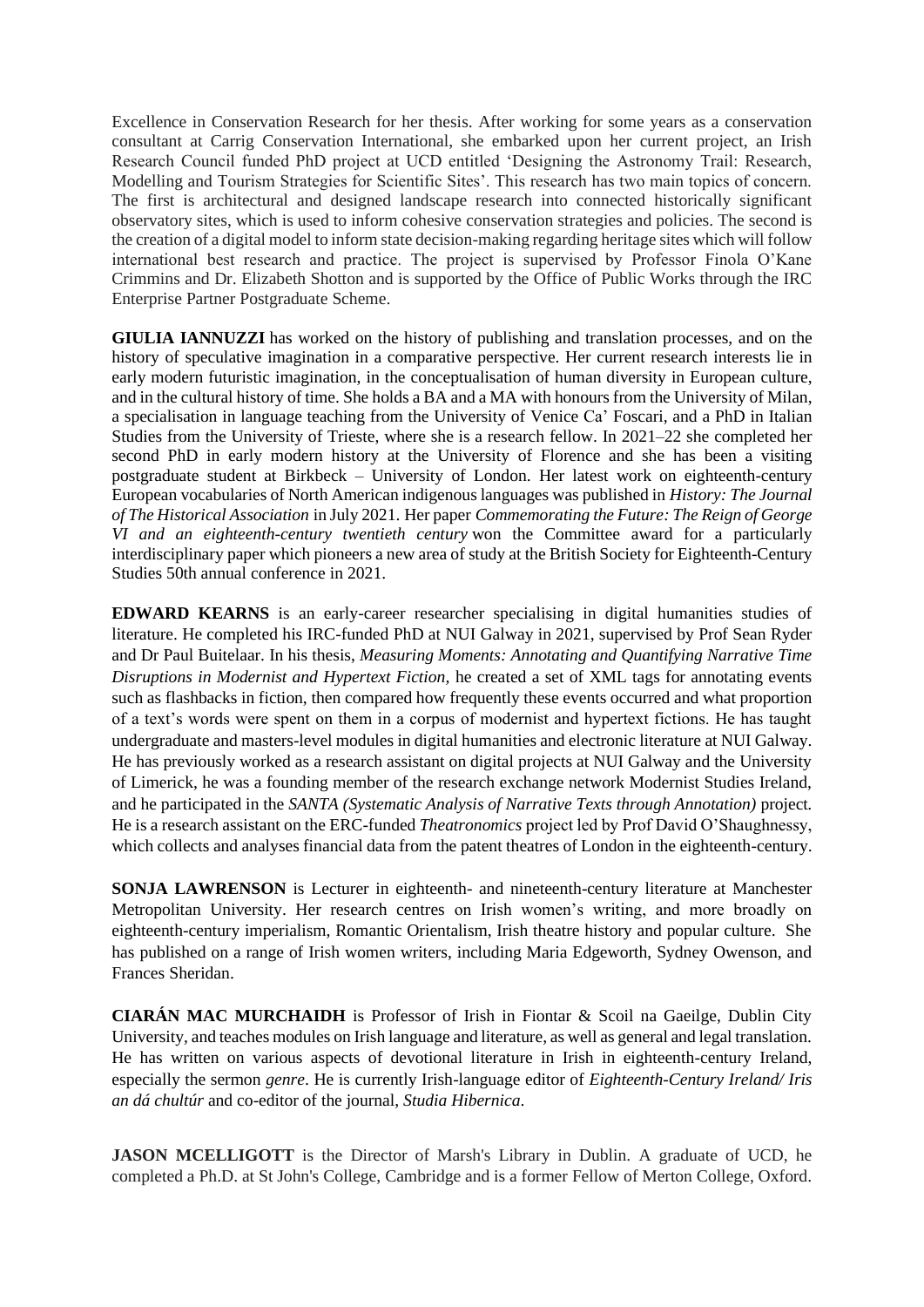He is currently working on book theft in eighteenth-century Dublin and exploring the racial politics of the Irish writer Bram Stoker in the late nineteenth century.

**ANNE-CLAIRE MICHOUX** is a postdoctoral researcher in eighteenth-century and Romantic studies at the University of Zurich, specialising in the novel and women's writing. Her current research project explores the representations of British and Irish women's voices in the long eighteenth century, with a particular emphasis on networks. She is also in the process of completing her first monograph, which examines the construction of British national identity in women's prose writing of the Romantic period.

**SEAN MOORE** (Ph.D. Duke 2003) is Professor of English and the Former Dean of the Honors College at the University of New Hampshire. His first book on Eighteenth-Century Irish Studies was "Swift, the Book, and the Irish Financial Revolution: Satire and Sovereignty in Colonial Ireland" (Johns Hopkins UP, 2010), which won the Murphy Prize for Distinguished First Book from the American Conference for Irish Studies. He recently took a detour from the field to publish "Slavery and the Making of Early American Libraries: British Literature, Political Thought, and the Transatlantic Book Trade, 1731-1814" (Oxford UP, 2019). He has been the recipient of fellowships from the Fulbright Program (Ireland 2001-2002), the NEH (2 awards), the Newport Mansions, and several private research libraries. His talk today is derived from his new book project returning to our field, "The British Secret Service and the Scottish and Irish Book Trades, 1660-1829: An Inquiry Into the History of Intelligence," which has been a finalist two years running for the Fulbright Distinguished Chair in Edinburgh.

**CHRISTINA MORIN** is a Senior Lecturer in English and Assistant Dean of Research in the Faculty of Arts, Humanities, and Social Sciences at the University of Limerick. She is the author of *The Gothic Novel in Ireland, c. 1760-1829* (2018) and *Charles Robert Maturin and the Haunting of Irish Romantic Fiction* (2011). She is currently editing, with Jarlath Killeen, the *Edinburgh Companion to Irish Gothic* (forthcoming, 2022) and has previously co-edited *Traveling Irishness in the Long Nineteenth Century* (with Marguérite Corporaal, 2017) and *Irish Gothics: Genres, Forms, Modes and Traditions* (with Niall Gillespie, 2014). Current projects include a monograph on Irish writers and the Minerva press and a special issue of the *Irish University Review* on 'Irish Gothic Studies Today', co-edited with Ellen Scheible.

**SÍLE NÍ MHURCHÚ** is a Lecturer in the Department of Modern Irish, University College Cork. She works mostly on the Finn Cycle and on Irish love poetry. She is co-editor, with Sharon J. Arbuthnot and Geraldine Parsons, of *The Gaelic Finn Tradition* II (Four Courts Press, 2022). Is léachtóir i Roinn na Nua-Ghaeilge, Coláiste na hOllscoile Corcaigh í. Is iad an Fhiannaíocht agus na Dánta Grá na príomhréimsí taighde atá aici. Tá sí ina comheagarthóir, le Sharon J. Arbuthnot agus Geraldine Parsons, ar *The Gaelic Finn Tradition* II (Four Courts Press, 2022).

**GILLIAN O'BRIEN** is Reader in Modern Irish History and Programme Leader for the MA in Modern History at the Liverpool John Moores University. Gillian is the author of 'The Darkness Echoing: Exploring Ireland's Places of Famine, Death and Rebellion' (2020) and 'Blood Runs Green: The Murder that Transfixed Gilded Age Chicago' (2015), and co-editor of 'Georgian Dublin' and 'Portraits of the City: Dublin and the Wider World' and the author of many chapters and articles on the history of education, journalism, dark tourism, terrorism, and convents. She is a member of the Board of the Irish Museums Association and is involved in a number of public history projects. Gillian has been the historical advisor for museum and heritage scheme including the development of Spike Island in Co. Cork, Ireland and work on Kilmainham Gaol and Courthouse in Co. Dublin and Nano Nagle Place in Cork city. As part of her work on museums and heritage centres, she has published 'Inception, Development, Operation: A Report on Best Practice for Site-Specific Museums and Heritage Centres' (2018) and 'Beyond Storytelling: Exhibiting the Past (2020).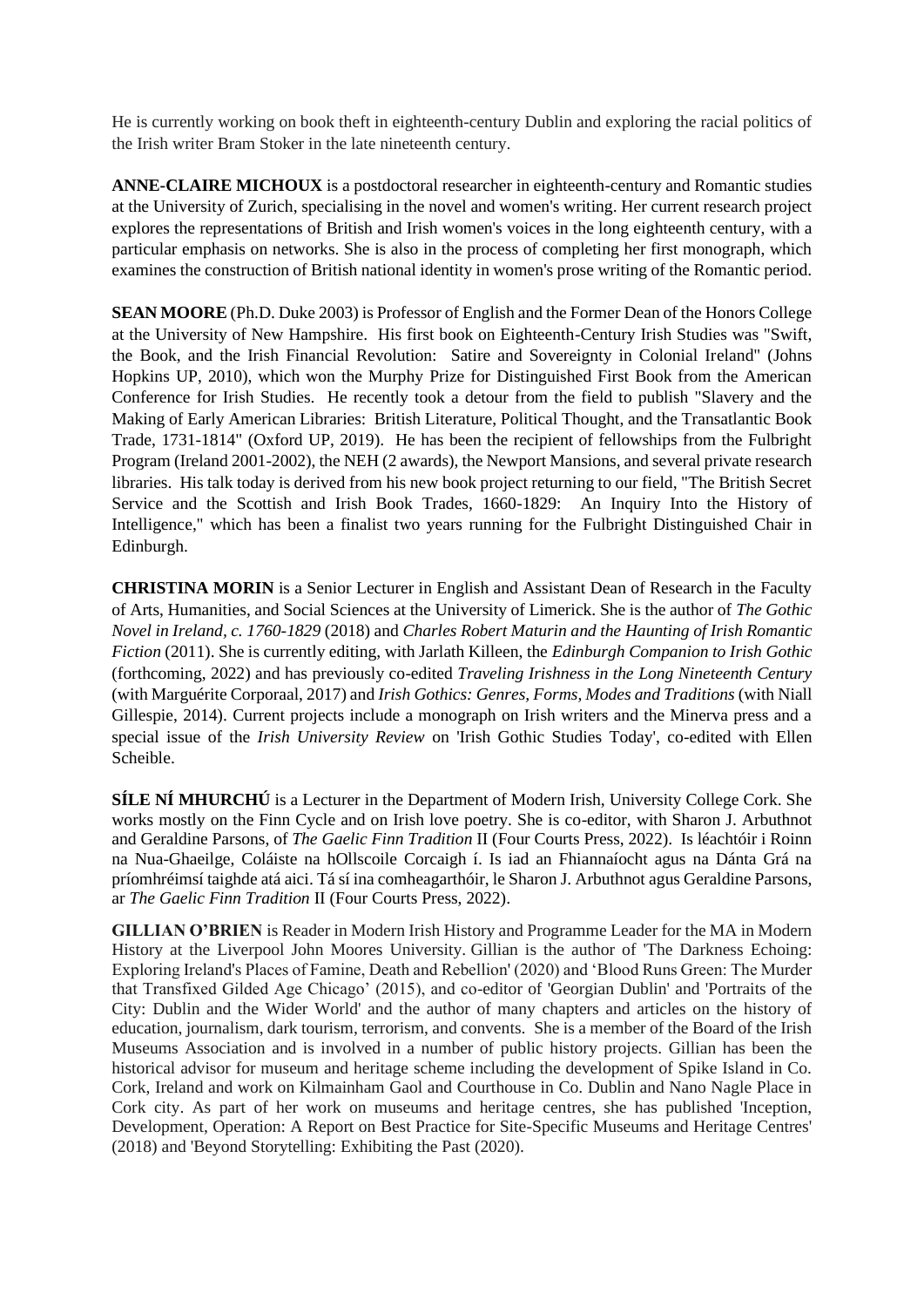**TOMÁS L. Ó MURCHÚ** is a Lecturer at the Department of Modern Irish, University College, Cork. Tomás is from Cork City, he is a native Irish speaker with close family connections to the Gaeltacht of west Corca Dhuibhne, County Kerry. Scholarly interests include: the development and cultivation of accentual Gaelic/Irish poetry from c. 1600; the folksongs of Munster; post classical Gaelic/Irish lexicon; the language, oral traditions and literature of Corca Dhuibhne. He is currently preparing an edition of the literary elegies composed for Séamas Óg Mac Coitir (James Cotter Jnr.) which will be published by Cló Torna this year under the title '*A Shaoi na Suadh is Trua mar Éagais': Na Marbhnaí do Shéamas Óg Mac Coitir (1689-1720)*.

**DAVID O'SHAUGHNESSY** is Professor of Eighteenth-Century Studies at Ollscoil na Gaillimhe - University of Galway. He is the author of *William Godwin and the Theatre* (2010) and has published widely on Godwin and on eighteenth-century theatre. Most recently, he edited *Ireland, Enlightenment and the English Stage, 1740–1820* (2019) and co-edited *Charles Macklin and the Theatres of London*  (2021). He is currently working on a project on the finances of eighteenth-century theatre in London funded by the European Research Council and on a volume of theatrical writings for a new edition of Oliver Goldsmith's collected works for Cambridge University Press.

**SHARON PHELAN** lectures in Performing Arts and Cultural Theory in the MTU. She has delivered and published academic papers internationally, and she is currently Secretary with the Irish Society for Theatre Research. In 2014, her academic book, 'Dance in Ireland: Steps, Stages and Stories', was launched. Current areas of interest include the supervision of arts research at postgraduate level, on-line learning, and the completion of another book focusing on Irish cultural change. Prior to lecturing, Dr. Phelan performed professionally with *Siamsa Tíre*, National Folk Theatre of Ireland and she was Artistic Director in the *Ionad Cultúrtha* in Ballyvourney County Cork. She also taught at second-level and she was full-time facilitator in the implementation of the Leaving Certificate Applied with the Curriculum Development Unit and the NCCA.

**IAN CAMPBELL ROSS** is Emeritus Professor of Eighteenth-Century Studies at Trinity College Dublin. He was one of three founders of the ECIS in 1985 and co-edited *Eighteenth-Century Ireland* from 1986-1995. His works include *Laurence Sterne: a life* (OUP) and an edition of *Tristram Shandy* (OUP), and he is a General Editor of the Early Irish Fiction *c.* 1660-1820 series (Four Courts Press). He has translated and introduced Gian Gaspare Napolitano, *To War with The Black Watch* (Birlinn) and is currently co-editing Goldsmith's *The Vicar of Wakefield* for the 8-volume *Cambridge Collected Works of Oliver Goldsmith* (CUP).

**KANDICE SHARREN** is a Postdoctoral Researcher at Ollscoil na Gaillimhe - University of Galway working on the European Research Council funded project "Theatronomics: The Business of Theatre, 1732-1809." "Theatronomics" is a five-year project, run by PI Prof. David O'Shaughnessy, which investigates the finances of eighteenth-century theatre in London to reassess the history of these important cultural institutions. Research focuses on the two patent theatres of Covent Garden and Drury Lane. She completed her SSHRC-funded PhD at Simon Fraser University, where her research focused on the intersections of book production and developments in literary form during the Romantic period.

LEO SHIPP is a Postdoctoral Researcher at Ollscoil na Gaillimhe - University of Galway working on the European Research Council funded project "Theatronomics: The Business of Theatre, 1732-1809." "Theatronomics" is a five-year project, run by PI Prof. David O'Shaughnessy, which investigates the finances of eighteenth-century theatre in London to reassess the history of these important cultural institutions. Research focuses on the two patent theatres of Covent Garden and Drury Lane. Leo undertook his doctoral research on the poets laureate of the long eighteenth-century at the University of Exeter.

**ELIZA SPAKMAN** is a Research Master student in Literary Studies at the University of Groningen, the Netherlands. In that degree, she specialises in late eighteenth-century Anglo-Irish women's writing and thinking, particularly that of Maria Edgeworth. She has previously given papers on the comparison between Edgeworth and Owenson, Edgeworth's juvenilia play *The Double Disguise*, and the